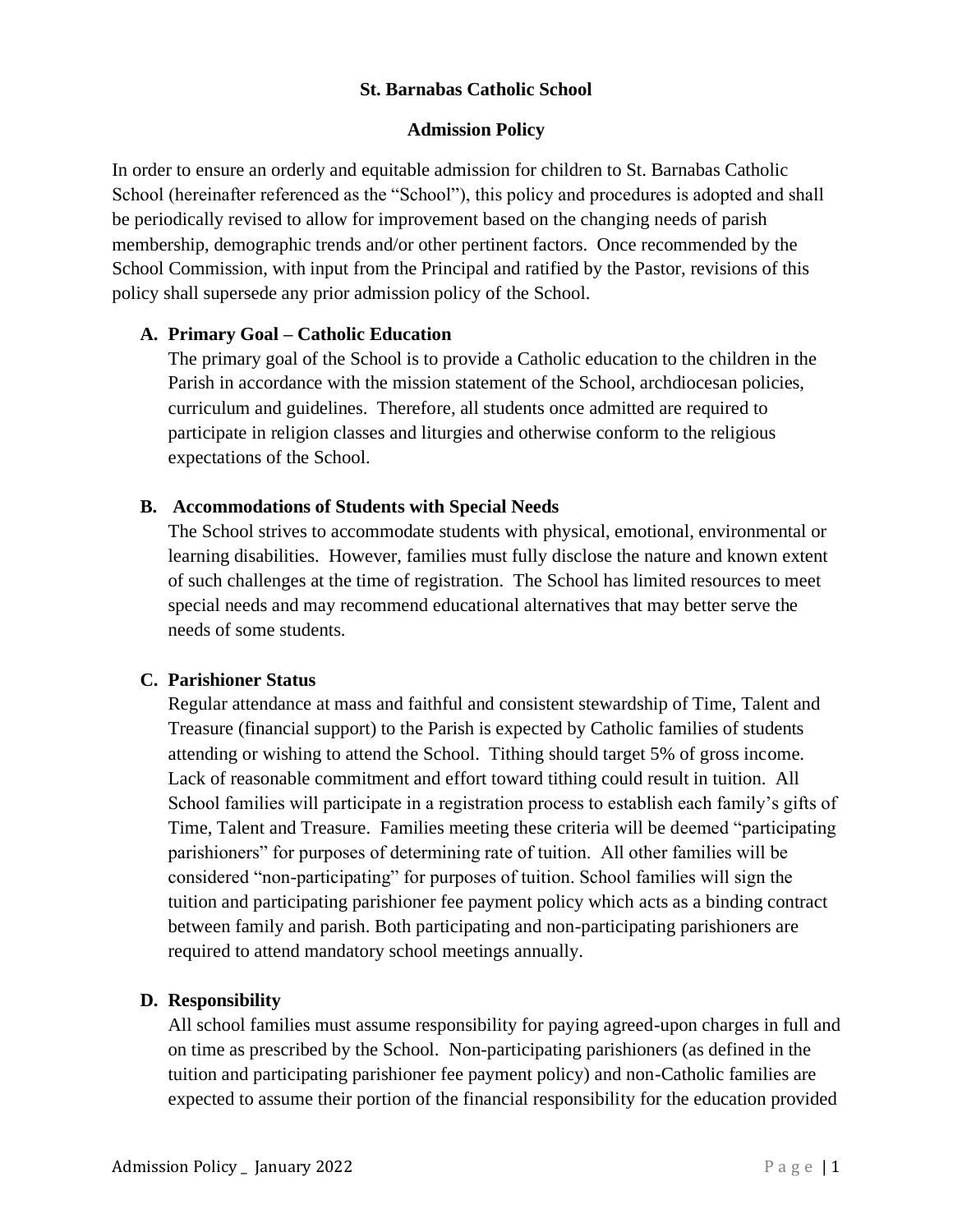since they do not participate in the investment (subsidy) received by the school from the contributions of participating parishioners.

## **E. Agreement to Abide by the School Rules**

Upon admission all parents and students agree to abide by the policies and rules of the School as specified in the School Handbook. Parents and students will sign a copy of the handbook which acts as a binding contract between family and School.

### **F. Non-Discrimination**

The School Commission, Administration and Pastor establish policies for admission of Catholic and non-Catholic students in alignment with archdiocesan polices. Catholic Schools administered under the authority of the Archdiocese of Indianapolis comply with those constitutional and statutory provisions as may be specifically applicable to the schools which prohibit discrimination on the basis of race, color, sex, age, disability or national origin in administration of their educational, personnel, admissions, financial aid, athletic or other school administered programs. This policy does not conflict with the priority given to Catholics for admission as students. This policy also does not preclude the ability of the school to undertake and/or enforce appropriate actions with regard to students who publicly advocate any practices or doctrines which are inconsistent with the religious tenets of the Catholic faith. Catholic schools have not been, nor shall they become, havens for those wishing to avoid social problems they may be confronting in the public sector.

## **ADMISSION SELECTION PROCEDURES**

Beginning with the spring registration date each year, without exception, students registering for kindergarten, who are age 5 by September 1 of the school year for which they are registering will be eligible for consideration for admission. For grades 1 through 8, students will be eligible for consideration for admission based on proof of successful completion of the previous grade. Applicants must complete School registration forms and submit a non-refundable registration fee. Eligible students will be selected and placed in the school based on the maximum capacity of classrooms as set by the School Commission according to the following categories in order of preference:

- 1. Current students of the School.
- 2. Catholic children of participating parishioners (as defined in C above) who are siblings of students attending the School in the current school year.
- 3. Catholic children of participating parishioners who are siblings of a graduate of the School.
- 4. Catholic children of participating parishioners.
- 5. Catholic children of non-participating parishioners who are siblings of students attending the School in the current school year.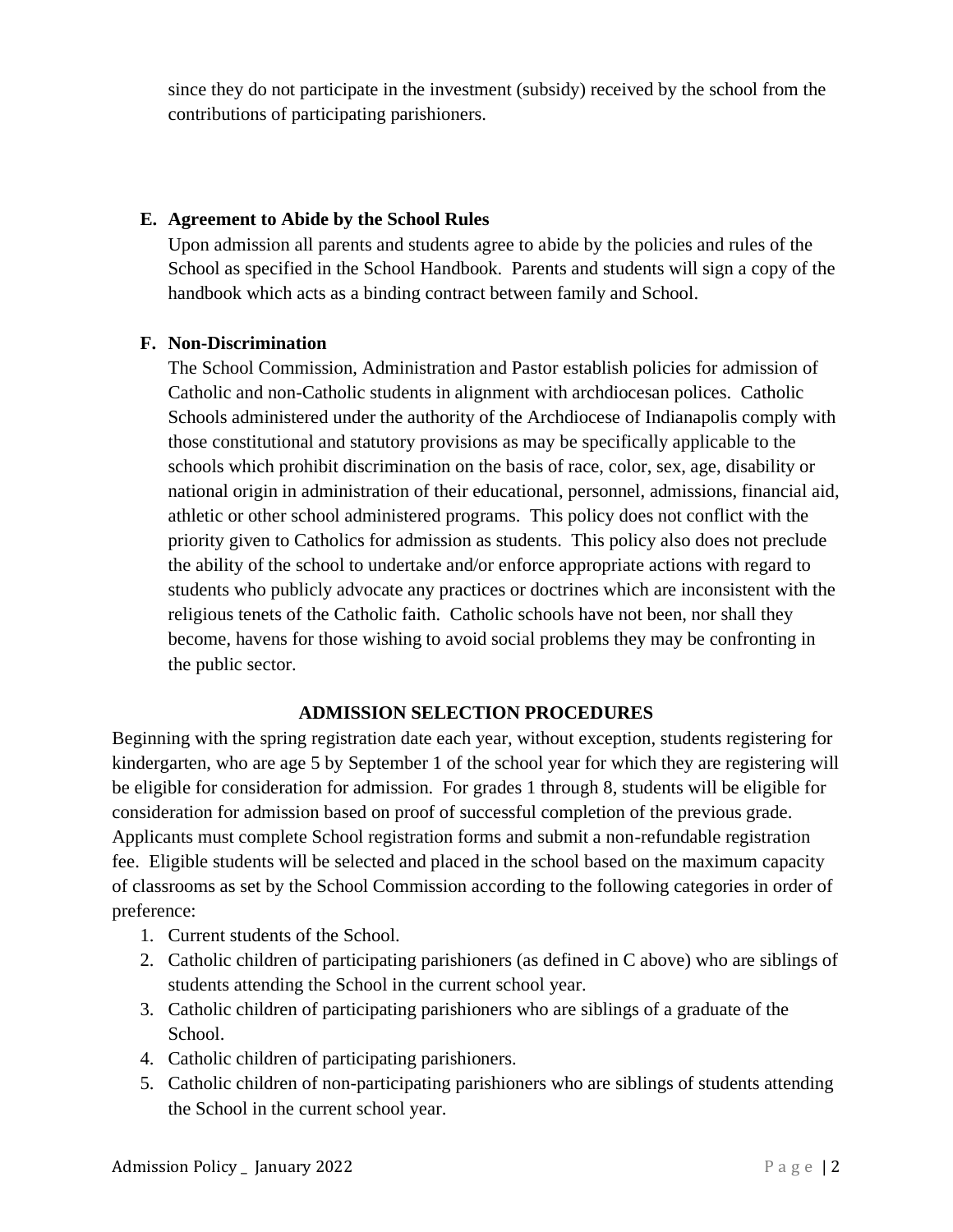- 6. Catholic children of non-participating parishioners who are siblings of a graduate of the School.
- 7. Catholic children of non-participating parishioners.
- 8. Non-parishioner Catholic children.
- 9. Non-Catholic children.

Within categories numbered 1 through 4 above, priority will be given according to the Parish registration date of any family deemed a "participating parishioner" (See Section C above). Within categories numbered 5 through 9 above, priority will be given according to the date of the School admission application.

Each year's incoming student class will be selected soon after the registration/re-registration process is closed. For any student selected for the incoming class, his or her Catholic siblings will be placed in category #2 or #5 above for the school year for which they are registering depending on parishioner status (See Section C above).

# **WAIT LIST**

Students not selected for admission to the School or students who register after spring registration will automatically be placed on a wait list. If an opening becomes available, students on the wait will be given priority for those openings in the same order of preference as detailed in the Admissions Selection Procedures above. The wait list will exist from year to year only and the wait list for each school year shall be established after the selection process for the upcoming school year has ended and shall terminate when that school year ends.

# **TRANSFER STUDENTS**

Students in good standing from another school will be considered for transfer admission after the following has been accomplished:

- 1. Enrollment/Admission forms are completed.
- 2. A conference with the Principal, parents and student to discuss goals, religious mission and expectations of the School has been held.
- 3. If requested, the parents have provided a written statement indicating their reasons for seeking enrollment for their child in the School.
- 4. Previous educational records have been provided to the School including, if available and applicable: current grade transcript or report card, most recent standardized testing results, Individual Educational Plan (IEP), Service Plan, Section 504 Plan or Individual Catholic Educational Plan (ICEP).
- 5. If appropriate records are not available or if there are other educational concerns, the Principal may require entrance testing of the child and direct consultation with the previous school to determine appropriate educations placement before admission is granted.
- 6. Updated immunization records have been received.
- 7. Applicants for admission to grades 6, 7 and 8 are generally scrutinized more closely than applicants for lower grades as educational preparation and disciplinary records at this level are of more concern to the School.